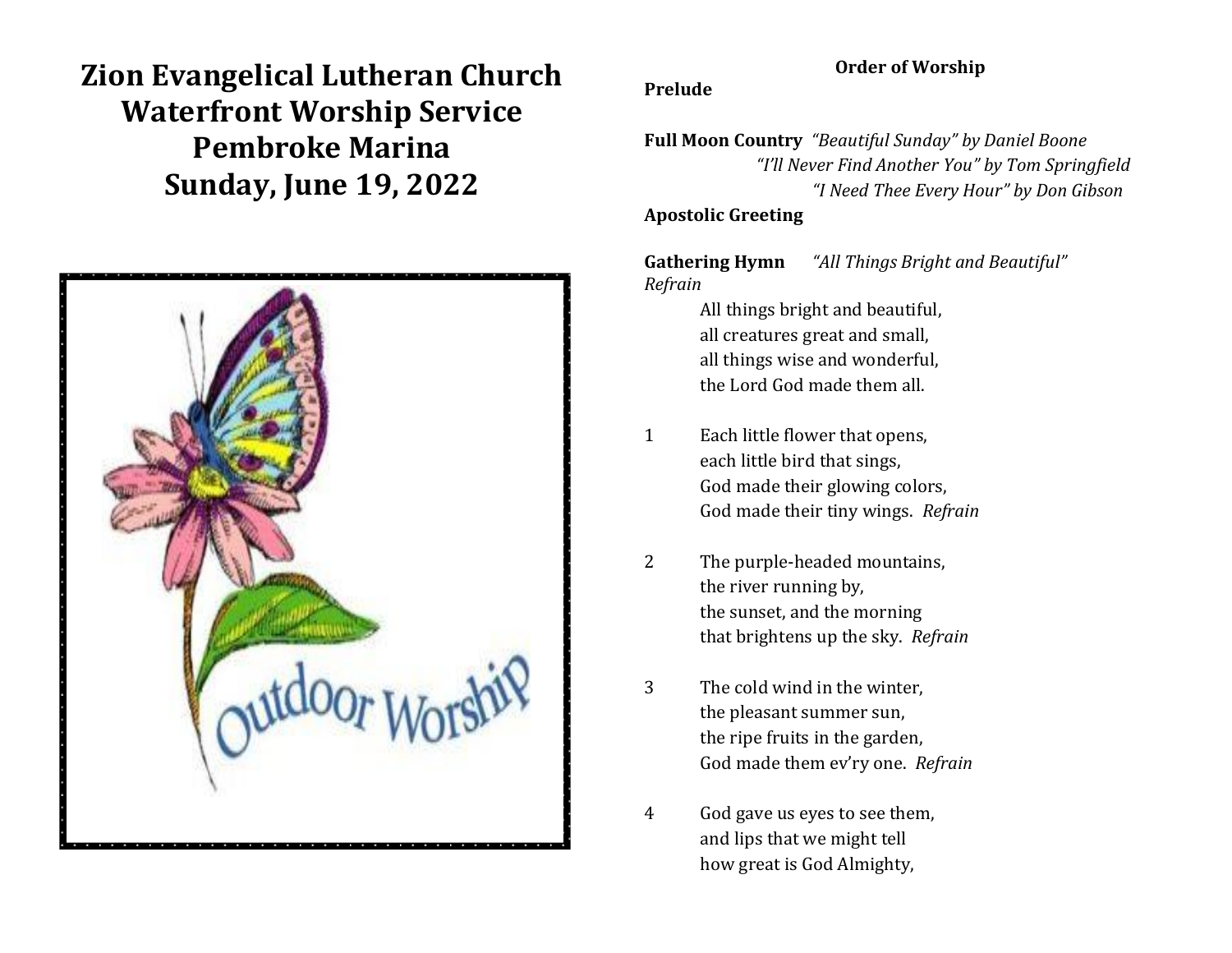who has made all things well. *Refrain*

### **Dialogue**

**P** The word is near you,

- **C on your lips and in your heart.**
- **P** If you confess with your lips that Jesus is Lord,
- **C and believe in your heart that God raised him from the dead, you will be saved.**
- **P** Faith comes from what is heard,
- **C and what is heard comes through the word of Christ.**

**Hymn of Praise** *"Glory to God"*

## *Refrain*

*Glory to God, glory to God, glory to God in the highest; glory to God, glory to God, and peace to God's people on earth.*

1 Lord God, heavenly King, almighty God and Father, we worship you, we give you thanks, we praise you for your glory. *Refrain*

2 Lord Jesus Christ, only Son of the Father, Lord God, Lamb of God, you take away the sin of the world; have mercy on us; you are seated at the right hand of the Father; receive our prayer. *Refrain*

3 For you alone are the Holy One, you alone are the Lord, you alone are the Most High, Jesus Christ, with the Holy Spirit, in the glory of God the Father. Amen

*Glory to God, glory to God, glory to God in the highest; glory to God, glory to God, and peace to God's people on earth, and peace to God's people on earth.*

# **Prayer of the Day**

**C O Lord God, we bring before you the cries of a sorrowing world. In your mercy set us free from the chains**  **that bind us, and defend us from everything that is evil, through Jesus Christ, our Savior and Lord. Amen.**

## **Reading – Isaiah 65:1-9**

<sup>1</sup>I was ready to be sought out by those who did not ask, to be found by those who did not seek me. I said, "Here I am, here I am," to a nation that did not call on my name. <sup>2</sup>I held out my hands all day long to a rebellious people, who walk in a way that is not good, following their own devices;  $3a$  people who provoke me to my face continually, sacrificing in gardens and offering incense on bricks; <sup>4</sup>who sit inside tombs, and spend the night in secret places; who eat swine's flesh, with broth of abominable things in their vessels; <sup>5</sup>who say, "Keep to yourself, do not come near me, for I am too holy for you." These are a smoke in my nostrils, a fire that burns all day long. <sup>6</sup>See, it is written before me: I will not keep silent, but I will repay; I will indeed repay into their laps <sup>7</sup>their iniquities and their ancestors' iniquities together, says the LORD; because they offered incense on the mountains and reviled me on the hills, I will measure into their laps full payment for their actions. <sup>8</sup>Thus says the LORD: As the wine is found in the cluster, and they say, "Do not destroy it, for there is a blessing in it," so I will do for my servants' sake, and not destroy them all. <sup>9</sup>I will bring forth descendants from Jacob, and from Judah inheritors of my mountains; my chosen shall inherit it, and my servants shall settle there.

Word of God, word of Life!

## **C Thanks be to God!**

# **Psalm 22:19-28**

<sup>19</sup>But you, O LORD, be not far away; O my help, hasten to my aid. <sup>20</sup>**Deliver me from the sword, my life from the power of the dog.**

<sup>21</sup>Save me from the lion's mouth! From the horns of wild bulls you have rescued me.

<sup>22</sup>**I will declare your name to my people; in the midst of the assembly I will praise you.**

<sup>23</sup>You who fear the LORD, give praise! All you of Jacob's line, give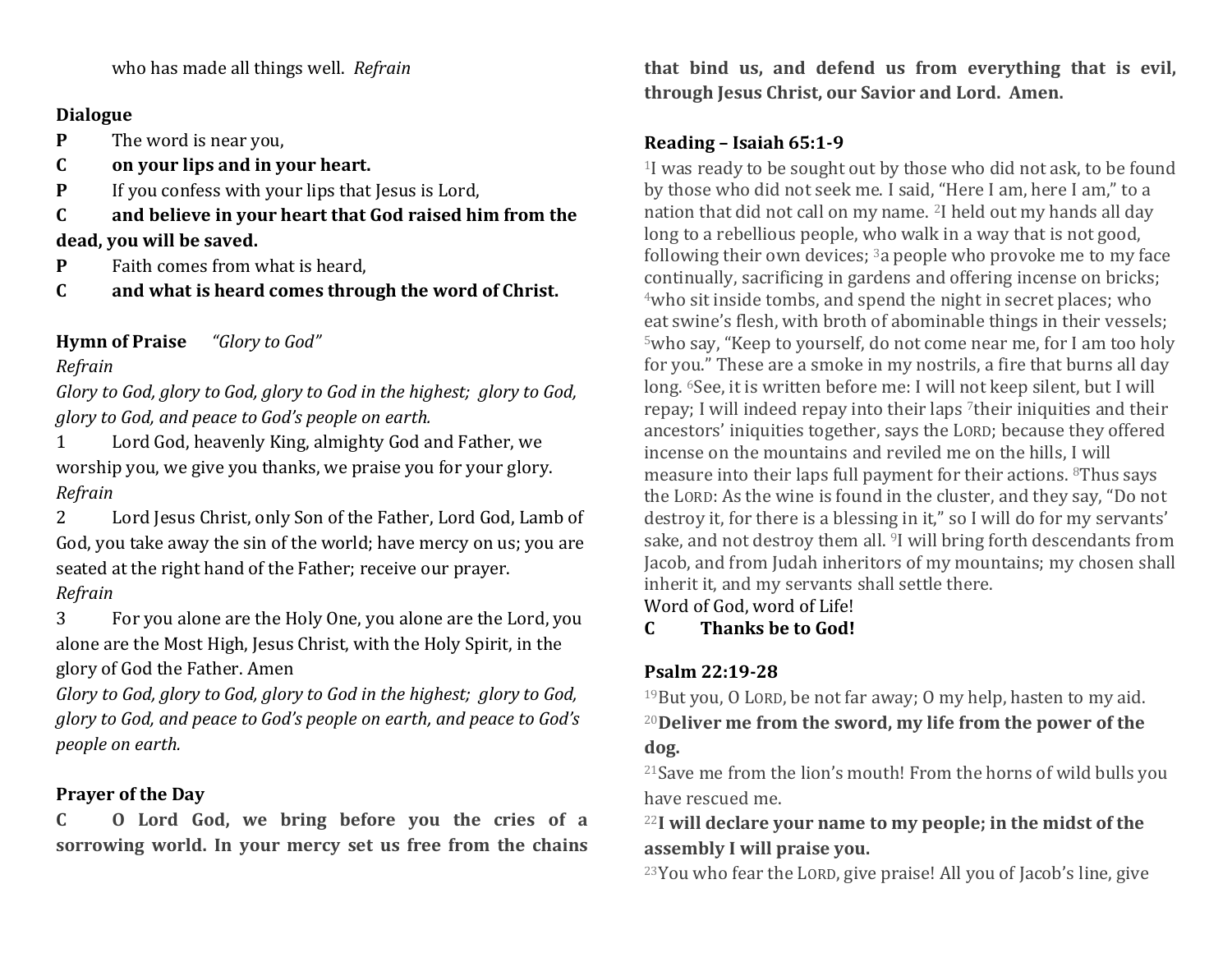glory. Stand in awe of the LORD, all you off spring of Israel. <sup>24</sup>**For the LORD does not despise nor abhor the poor in their poverty; neither is the LORD's face hidden from them; but when they cry out, the LORD hears them.**

<sup>25</sup>From you comes my praise in the great assembly; I will perform my vows in the sight of those who fear the LORD.

## <sup>26</sup>**The poor shall eat and be satisfied, Let those who seek the LORD give praise! May your hearts live forever!**

<sup>27</sup>All the ends of the earth shall remember and turn to the LORD; all the families of nations shall bow before God.

<sup>28</sup>**For dominion belongs to the LORD, who rules over the nations.**

### **Reading – Galatians 3:23-29**

 $23$ Now before faith came, we were imprisoned and guarded under the law until faith would be revealed. <sup>24</sup>Therefore the law was our disciplinarian until Christ came, so that we might be justified by faith.  $^{25}$ But now that faith has come, we are no longer subject to a disciplinarian, <sup>26</sup>for in Christ Jesus you are all children of God through faith. <sup>27</sup>As many of you as were baptized into Christ have clothed yourselves with Christ. <sup>28</sup>There is no longer Jew or Greek, there is no longer slave or free, there is no longer male and female; for all of you are one in Christ Jesus. <sup>29</sup>And if you belong to Christ, then you are Abraham's offspring, heirs according to the promise.

Word of God, word of Life!

**C Thanks be to God!**

### **Gospel Acclamation**

**C Alleluia. Lord, to whom shall we go? Alleluia. You have the words of eternal life. Alleluia, alleluia.**

### **Gospel – Luke 8:26-39**

P The Holy Gospel according to St. Luke.

## **C Glory to you, O Lord.**

 $^{26}$ Then [Jesus and his disciples] arrived at the country of the Gerasenes, which is opposite Galilee. <sup>27</sup>As he stepped out on land, a man of the city who had demons met him. For a long time he had worn no clothes, and he did not live in a house but in the tombs. <sup>28</sup>When he saw Jesus, he fell down before him and shouted at the top of his voice, "What have you to do with me, Jesus, Son of the Most High God? I beg you,

do not torment me"—<sup>29</sup>for Jesus had commanded the unclean spirit to come out of the man. (For many times it had seized him; he was kept under guard and bound with chains and shackles, but he would break the bonds and be driven by the demon into the wilds.) <sup>30</sup>Jesus then asked him, "What is your name?" He said, "Legion"; for many demons had entered him. <sup>31</sup>They begged him not to order them to go back into the abyss. <sup>32</sup>Now there on the hillside a large herd of swine was feeding; and the demons begged Jesus to let them enter these. So he gave them permission. <sup>33</sup>Then the demons came out of the man and entered the swine, and the herd rushed down the steep bank into the lake and was drowned. <sup>34</sup>When the swineherds saw what had happened, they ran off and told it in the city and in the country. <sup>35</sup>Then people came out to see what had happened, and when they came to Jesus, they found the man from whom the demons had gone sitting at the feet of Jesus, clothed and in his right mind. And they were afraid. <sup>36</sup>Those who had seen it told them how the one who had been possessed by demons had been healed. <sup>37</sup>Then all the people of the surrounding country of the Gerasenes asked Jesus to leave them; for they were seized with great fear. So he got into the boat and returned. <sup>38</sup>The man from whom the demons had gone begged that he might be with him; but Jesus sent him away, saying,  $394$ Return to your home, and declare how much God has done for you." So he went away, proclaiming throughout the city how much Jesus had done for him. The Gospel of our Lord! **C Praise to you, O Christ.** 

### **Sermon**

# **Hymn of the Day** *"Healer Of Our Every Ill" Refrain*

Healer of our ev'ry ill, light of each tomorrow, give us peace beyond our fear, and hope beyond our sorrow.

- 1 You who know our fears and sadness, grace us with your peace and gladness; Spirit of all comfort, fill our hearts. *Refrain*
- 2 In the pain and joy beholding how your grace is still unfolding, give us all your vision, God of love. *Refrain*
- 3 Give us strength to love each other,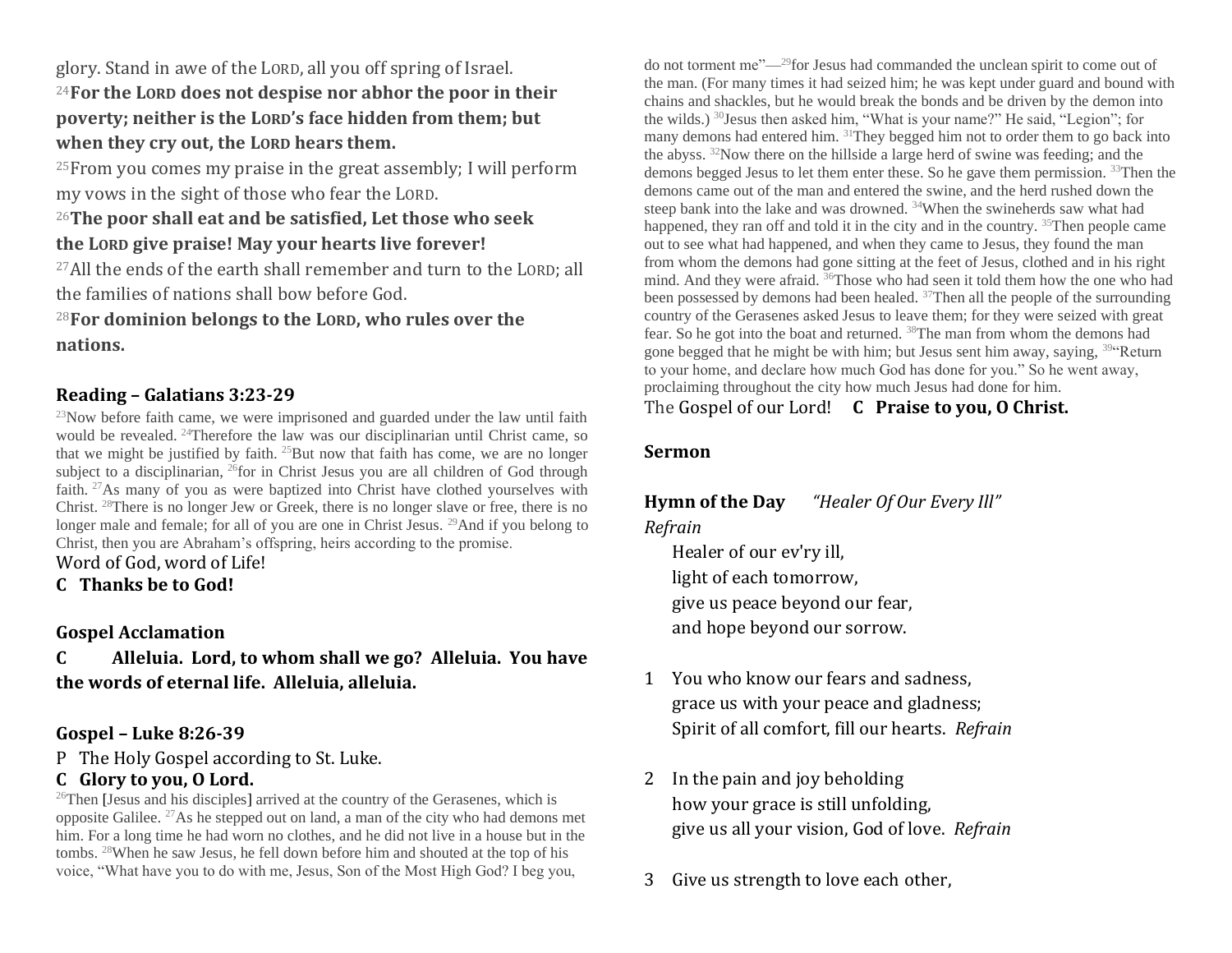ev'ry sister, ev'ry brother; Spirit of all kindness, be our guide. *Refrain*

4 You who know each thought and feeling, teach us all your way of healing; Spirit of compassion, fill each heart. *Refrain*

## **Apostles Creed**

**C I believe in God, the Father almighty, creator of heaven and earth.**

**I believe in Jesus Christ, God's only Son, our Lord, who was conceived by the Holy Spirit, born of the virgin Mary, suffered under Pontius Pilate, was crucified, died, and was buried; he descended to the dead.\* On the third day he rose again; he ascended into heaven, he is seated at the right hand of the Father, and he will come to judge the living and the dead. I believe in the Holy Spirit, the holy catholic church, the communion of saints, the forgiveness of sins, the resurrection of the body, and the life everlasting. Amen.**

- **P** Build yourselves up on your most holy faith;
- **C pray in the Holy Spirit.**
- **P** Keep yourselves in the love of God;
- **C look forward to the mercy of our Lord Jesus Christ.**
- **P** If anyone is in Christ, there is a new creation:
- **C Everything old has passed away; behold, everything has become new!**

**P** God has given us the ministry of reconciliation. Therefore, let us be reconciled to God and to one another.

*Silence for reflection and self examination*

**P** Gracious God,

**C have mercy on us. In your compassion forgive us our sins, known and unknown, things done and left undone. Uphold us by your Spirit so that we may live and serve you in newness of life, to the honor and glory of your holy name; through Jesus Christ our Lord. Amen.**

**P** Almighty God have mercy on you, forgive you all your sins through our Lord Jesus Christ, strengthen you in all goodness, and by the power of the Holy Spirit keep you in eternal life.

**C Amen**

**P** Sisters and brothers, rejoice. Mend your ways, encourage one another, agree with one another, live in peace.

- **P** The peace of the Lord be with you always.
- **C And also with you.**

# **Sharing of the Peace**

**Full Moon Country** *"Will You Walk With Me" by Isla Grant (During the Offering)*

# **Intercessory Prayers**

## **Offertory Hymn #685** *"Take My Life, that I May Be" (vs. 1 & 4)* 1 Take my life, that I may be consecrated, Lord, to thee; take my moments and my days; let them flow in ceaseless praise.

4 Take my silver and my gold, not a mite would I withhold; take my intellect and use ev'ry pow'r as thou shall choose.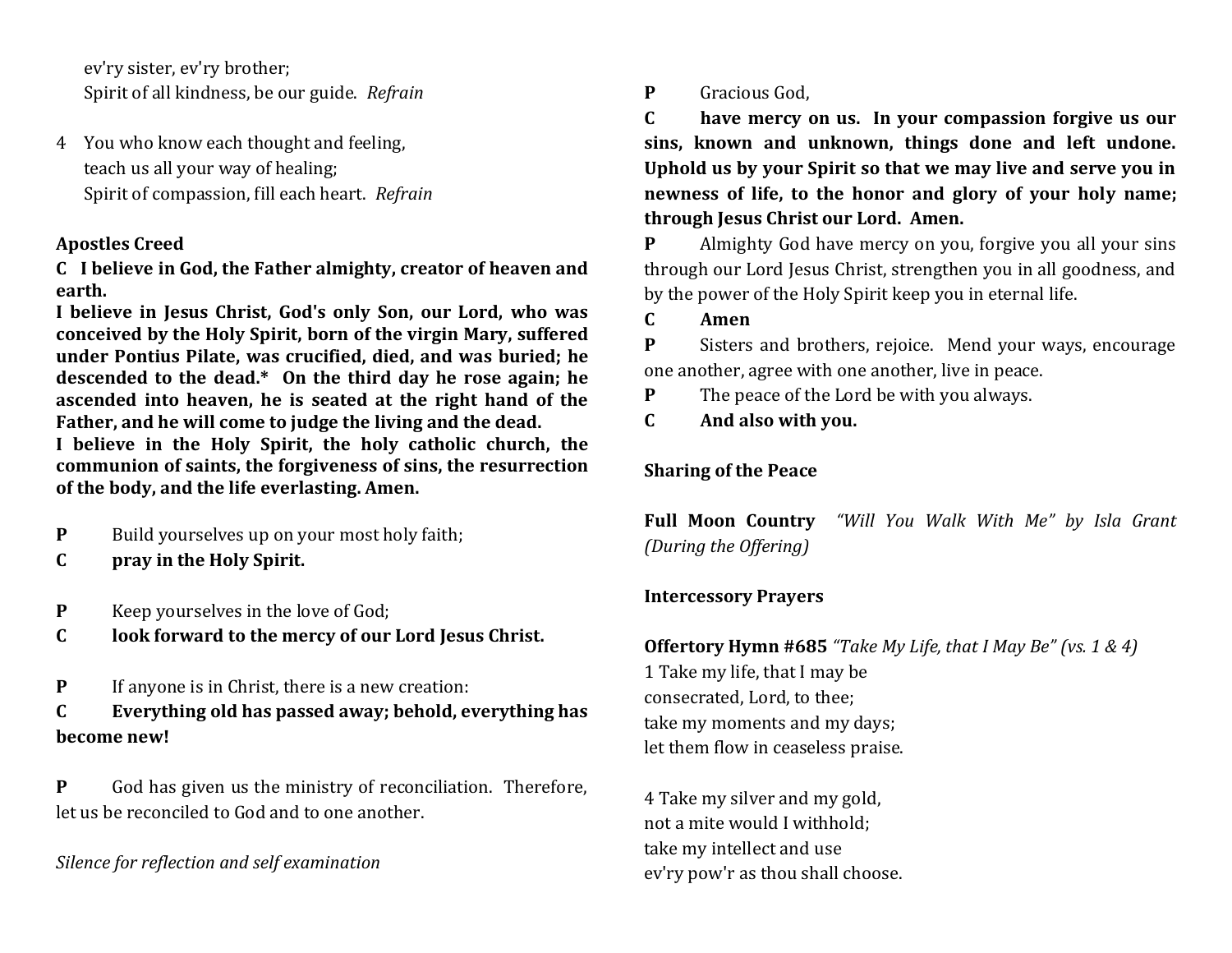### **Canticle of Thanksgiving**

### *Refrain*

*Salvation belongs to our God and to Christ the Lamb forever and ever.* 

1. Great and wonderful are your deeds, O God of the universe; just and true are your ways, O Ruler of all the nations. Who can fail to honor you, Lord, and sing the glory of your name?

## *Refrain*

2. For you alone are the Holy One, and blessed is the one whose name is the Word of God. All praise and thanks to you, holy God?

## *Refrain*

## **Offertory Prayer**

**C Merciful God, you open wide your hand and satisfy the need of every living thing. You have set this feast before us. Open our hands to receive it. Open our hearts to embrace it. Open our lives to live it. We pray this through Christ our Lord. Amen.**

### **Lord's Prayer**

**C Our Father, who art in heaven, hallowed be thy name, thy kingdom come, thy will be done, on earth as it is in heaven. Give us this day our daily bread; and forgive us our trespasses, as we forgive those who trespass against us; and lead us not into temptation, but deliver us from evil. For thine is the kingdom, and the power, and the glory, forever and ever. Amen.**

### **Benediction**

### **Table Grace**

**All Be present at our table Lord. Be here and everywhere adored. These mercies bless and grant that we, may strengthened for your service be.**

## **Sending Hymn** *"What a Fellowship, What a Joy Divine"*

1 What a fellowship, what a joy divine, leaning on the everlasting arms; what a blessedness, what a peace is mine, leaning on the everlasting arms.

### *Refrain*

Leaning, leaning, *(Leaning on Jesus, leaning on Jesus,)* safe and secure from all alarms; leaning, leaning, *(leaning on Jesus, leaning on Jesus,)* leaning on the everlasting arms.

- 2 Oh, how sweet to walk in this pilgrim way, leaning on the everlasting arms; oh, how bright the path grows from day to day, leaning on the everlasting arms. *Refrain*
- 3 What have I to dread, what have I to fear, leaning on the everlasting arms? I have blessed peace with my Lord so near, leaning on the everlasting arms. *Refrain*

### **Postlude**

*Liturgy taken from sundaysandseasons.com. Copyright 2022 Augsburg Fortress. All rights reserved. Reprinted by permission under Augsburg Fortress Liturgies Annual License #SAS026965 Hymns reprinted from With One Voice, copyright 1995 Augsburg Fortress. Used by permission.*